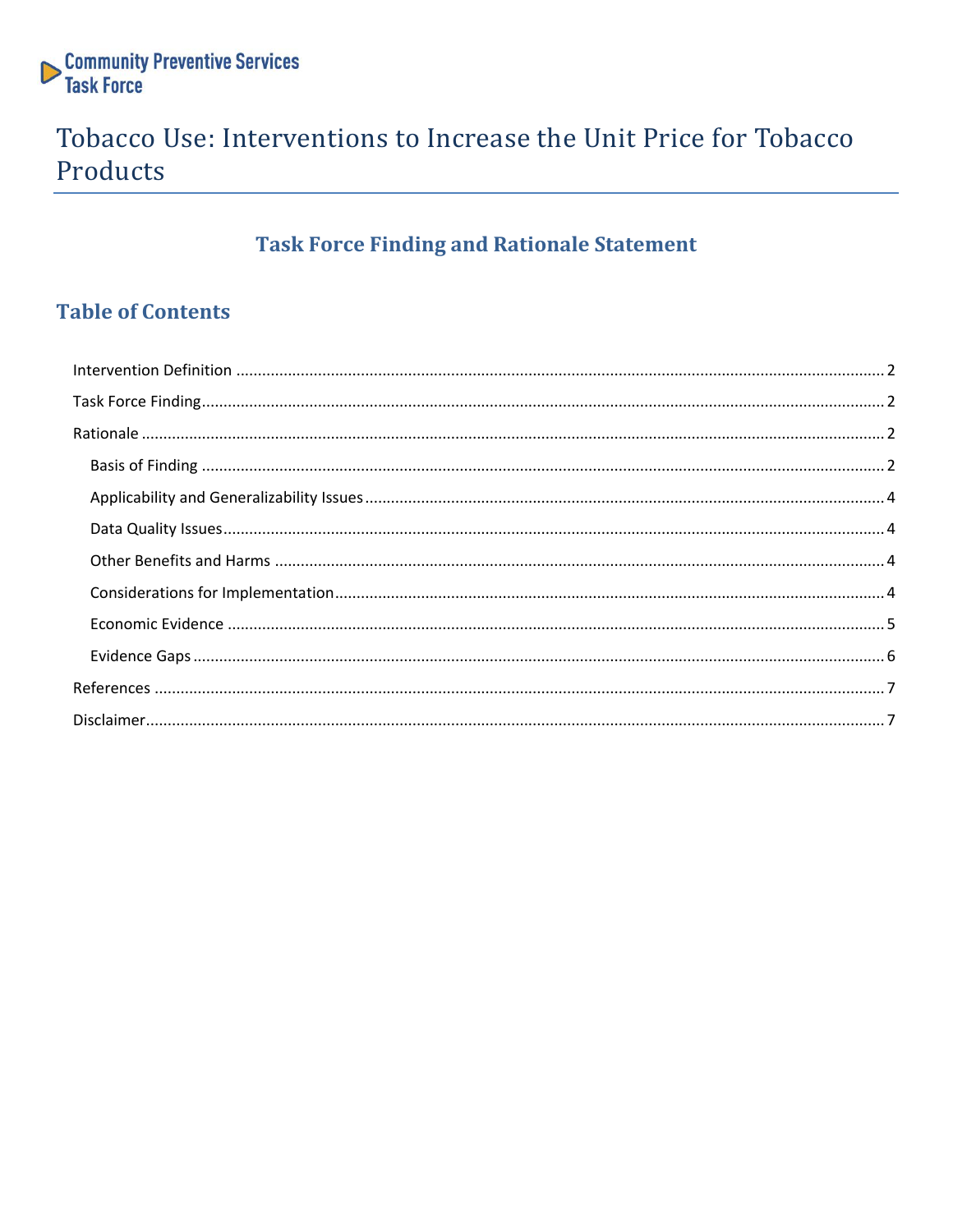

# **Task Force Finding and Rationale Statement**

## <span id="page-1-0"></span>**Intervention Definition**

Interventions to increase the unit price for tobacco products include public policies at the federal, state, or local level that increase the purchase price per unit of sale. The most common policy approach is legislation to increase the excise tax on tobacco products, though legislative actions and regulatory decisions may also be used to levy fees on tobacco products at the point of sale. Other policies that might influence tobacco product prices were not considered in this review.

## <span id="page-1-1"></span>**Task Force Finding (November 2012)**

The Community Preventive Services Task Force recommends interventions that increase the unit price of tobacco products based on strong evidence of effectiveness in reducing tobacco use. Evidence is considered strong based on findings from studies demonstrating that increasing the price of tobacco products:

- Reduces the total amount of tobacco consumed
- Reduces the prevalence of tobacco use
- Increases the number of tobacco users who quit
- Reduces initiation of tobacco use among young people
- Reduces tobacco-related morbidity and mortality

Public health effects are proportional to the size of the price increase and the scale of implementation. Based on results of the review on which this recommendation is based, an intervention that increases the unit price for tobacco products by 20% would reduce overall consumption of tobacco products by 10.4%, prevalence of adult tobacco use by 3.6%, and initiation of tobacco use by young people by 8.6%. Evidence also indicates these interventions are effective in reducing tobacco-related disparities among income groups and may reduce disparities by race and ethnicity. Economic evidence shows that raising the unit price of tobacco products substantially reduces healthcare costs and in addition can reduce productivity losses.

## <span id="page-1-2"></span>**Rationale**

#### <span id="page-1-3"></span>**Basis of Finding**

The Task Force finding is based on evidence from 116 studies, including 103 studies identified in two systematic reviews published in 2011 (IARC, search period: 1982 - February 2010; Wilson et al., search period: 1998- February 2009) combined with more recent evidence (search period 2009-July 2012; 13 studies). This evaluation updates and consolidates two previous reviews conducted for The Community Guide (Hopkins et al. 2001; Community Preventive Services Task Force, 2001).

Review findings from studies on price elasticity are summarized in the table below. Included studies consistently demonstrated that changes in tobacco product prices resulted in favorable changes in important tobacco use outcomes. The Task Force concludes that policy interventions, specifically excise taxes and fees applied to units of sale, are effective in reducing tobacco use when, and because, they increase the purchase price for tobacco products.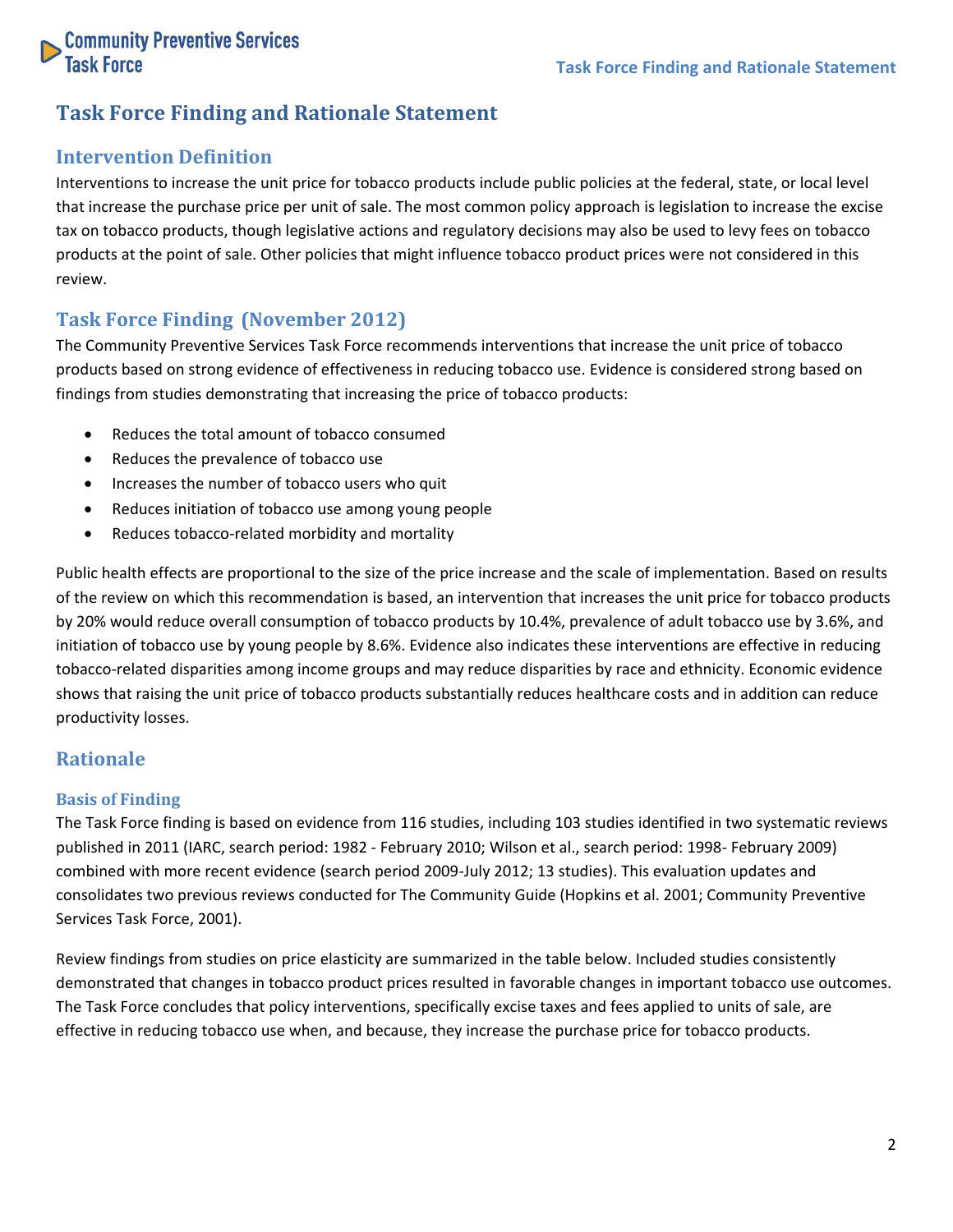

#### **Summary Price Elasticity Estimates for Tobacco Use Outcomes**

| <b>Outcome</b>                            | <b>Study Population</b> | <b>Included Studies</b> | <b>Median Price Elasticity Estimate (IQI)</b> |
|-------------------------------------------|-------------------------|-------------------------|-----------------------------------------------|
| Total demand<br>(use and amount consumed) | Adults                  | 16                      | $-0.37$ (IQI: $-0.47$ to $-0.29$ )            |
| Total demand<br>(use and amount consumed) | Young people            | 13                      | $-0.74$ (IQI: $-1.13$ to $-0.57$ )            |
| Prevalence of tobacco use                 | Adults                  | 26                      | $-0.18$ (IQI: $-0.31$ to $-0.11$ )            |
| Prevalence of tobacco use                 | Young people*           | 22                      | $-0.36$ (IQI: $-0.73$ to $-0.24$ )            |
| Cessation of tobacco use                  | <b>Adults</b>           | 1                       | 0.375                                         |
| Cessation of tobacco use                  | Young people            | 5                       | 0.93 (IQI: 0.37 to 1.00)                      |
| Initiation of tobacco use                 | Young people            | 7                       | $-0.43$ (IQI: $-0.90$ , 0.00)                 |

Price elasticity = Change in tobacco use outcome associated with a 1% increase in price.

IQI = Interquartile interval

\*Elasticity estimates for tobacco use prevalence in young people capture changes in both tobacco use initiation and cessation

In addition to overall estimates of change in tobacco use outcomes, a subset of included studies compared price elasticity estimates by income level. Findings from ten studies consistently showed greater reductions (larger price elasticity estimates) among low-income tobacco users for total demand and prevalence of tobacco use. Evidence indicates that interventions to increase the price for tobacco products are an effective approach to reducing tobaccorelated disparities by income.

Price interventions also may have the potential to reduce tobacco-related disparities associated with race and ethnicity. Five studies compared price elasticity estimates for total demand and tobacco use prevalence by race and ethnicity while controlling for differences in income. Based on self-reported data, price elasticity estimates for both outcomes were greatest for Hispanic populations, followed by African-Americans, and finally white tobacco users.

Three studies used population-based data to model relationships between cigarette prices and tobacco-related mortality rates. All three studies found that cigarette price increases were associated with reductions in mortality resulting from respiratory cancers and cardiovascular disease.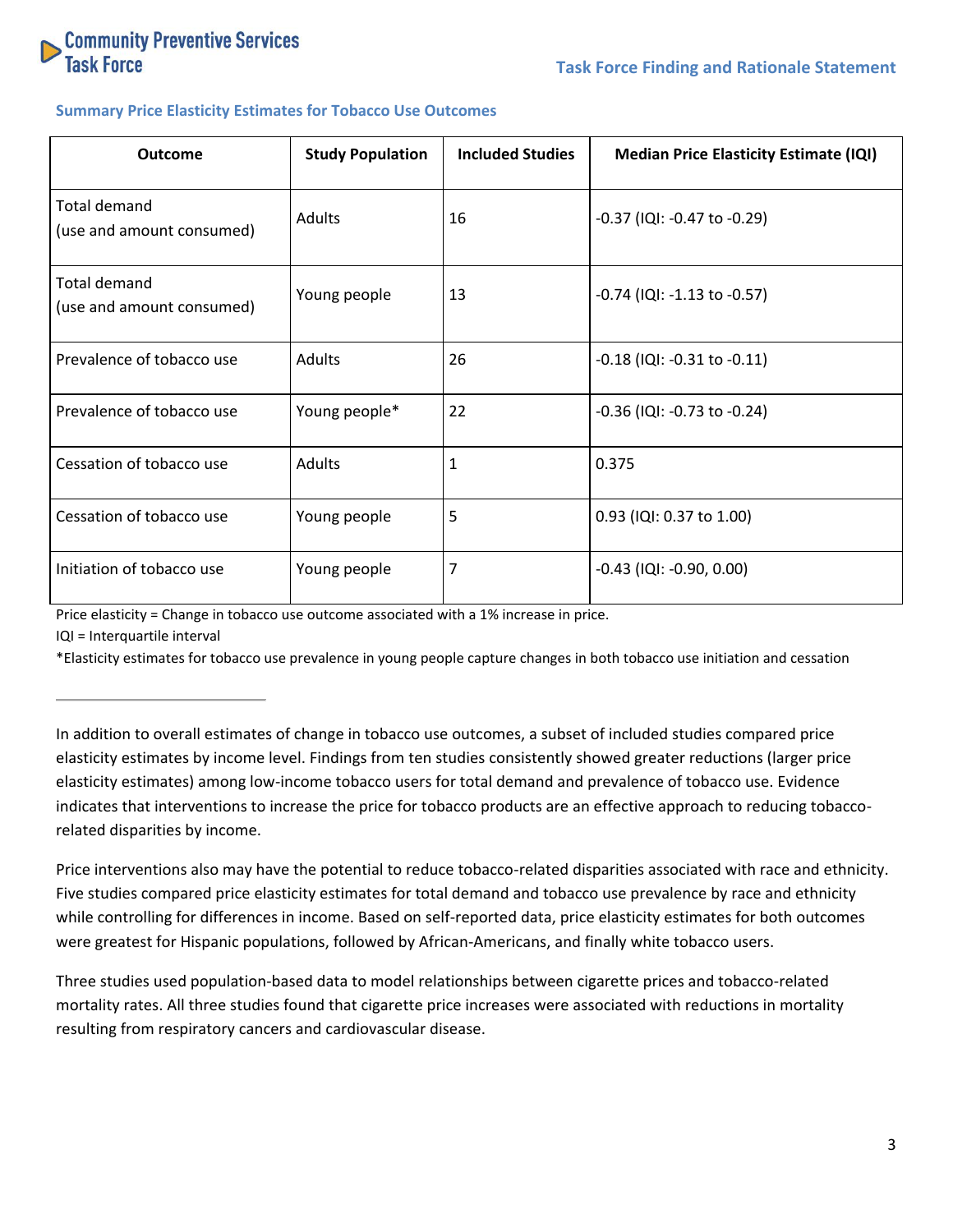# **Community Preventive Services**<br>Task Force

### **Task Force Finding and Rationale Statement**

Overall, results of the review demonstrate that tobacco price increases have meaningful effects on important tobacco use outcomes and substantial implications for public health. Interventions that increase the unit price of tobacco products reduce the amount and frequency of tobacco use in both adults and young people, encourage quitting among tobacco users of all ages, reduce initiation among young people, and reduce disparities in tobacco use and tobaccorelated disease.

#### <span id="page-3-0"></span>**Applicability and Generalizability Issues**

Of the 116 included studies, 80 were conducted in the United States, and the remaining 36 evaluated price responsiveness of populations in other high-income countries. U.S. studies examined price changes and tobacco use outcomes in national, state, and local regulatory levels and populations. In general, study samples were populationbased, representative, and balanced for age and gender. Findings of the review should be broadly applicable to U.S. jurisdictions, populations, and intervention options.

#### <span id="page-3-1"></span>**Data Quality Issues**

Included studies used econometric designs and methods with a mixture of cross-sectional and longitudinal comparisons. Most studies used population-based survey data to examine differences or changes in tobacco use outcomes. Crosssectional data from multiple waves of surveys or state sales data over time also were used; the results captured changes over time, in addition to cross-sectional differences. In most studies, analyses included variables to control for important confounders, such as other tobacco control interventions.

#### <span id="page-3-2"></span>**Other Benefits and Harms**

Excise taxes and fees on tobacco products generate substantial public revenues that can be used to support additional tobacco prevention and control interventions. Several states have successfully dedicated portions of generated revenue to fund comprehensive tobacco control programs. In general, evidence included in this review did not incorporate the additional impact of public revenues allocated to fund comprehensive tobacco control programs. Use of revenue to provide and enhance cessation services and treatments (such as quitlines) can also address concerns about the regressiveness of these interventions. Enforcement may be required in certain jurisdictions to address tax evasion activities such as smuggling and illicit distribution and sale of untaxed tobacco products.

#### <span id="page-3-3"></span>**Considerations for Implementation**

Establishing and maintaining a high price for tobacco products is an important goal of a comprehensive tobacco prevention and control strategy. The systematic review findings confirm the public health benefits of policies to increase the unit price of tobacco products.

The World Health Organization recommends that excise tax on tobacco products account for 70% of retail price. Healthy People 2020 objectives for the U.S. target a combined federal and state excise tax increase of at least \$1.50 for cigarettes and smokeless tobacco products (and call for excise tax increases on all smoked tobacco products).

Due to the scale of implementation, national legislation would provide the largest impact on tobacco use, while reducing cross-border issues and, depending on the stipulations, tobacco product substitution. Historically, however, most policy activity in the U.S. has occurred at the state level and this is likely to continue. More recently, local policies such as regulatory, health-impact, and abatement fees have allowed communities to use existing government mechanisms to address local concerns (such as the clean-up costs of tobacco product litter).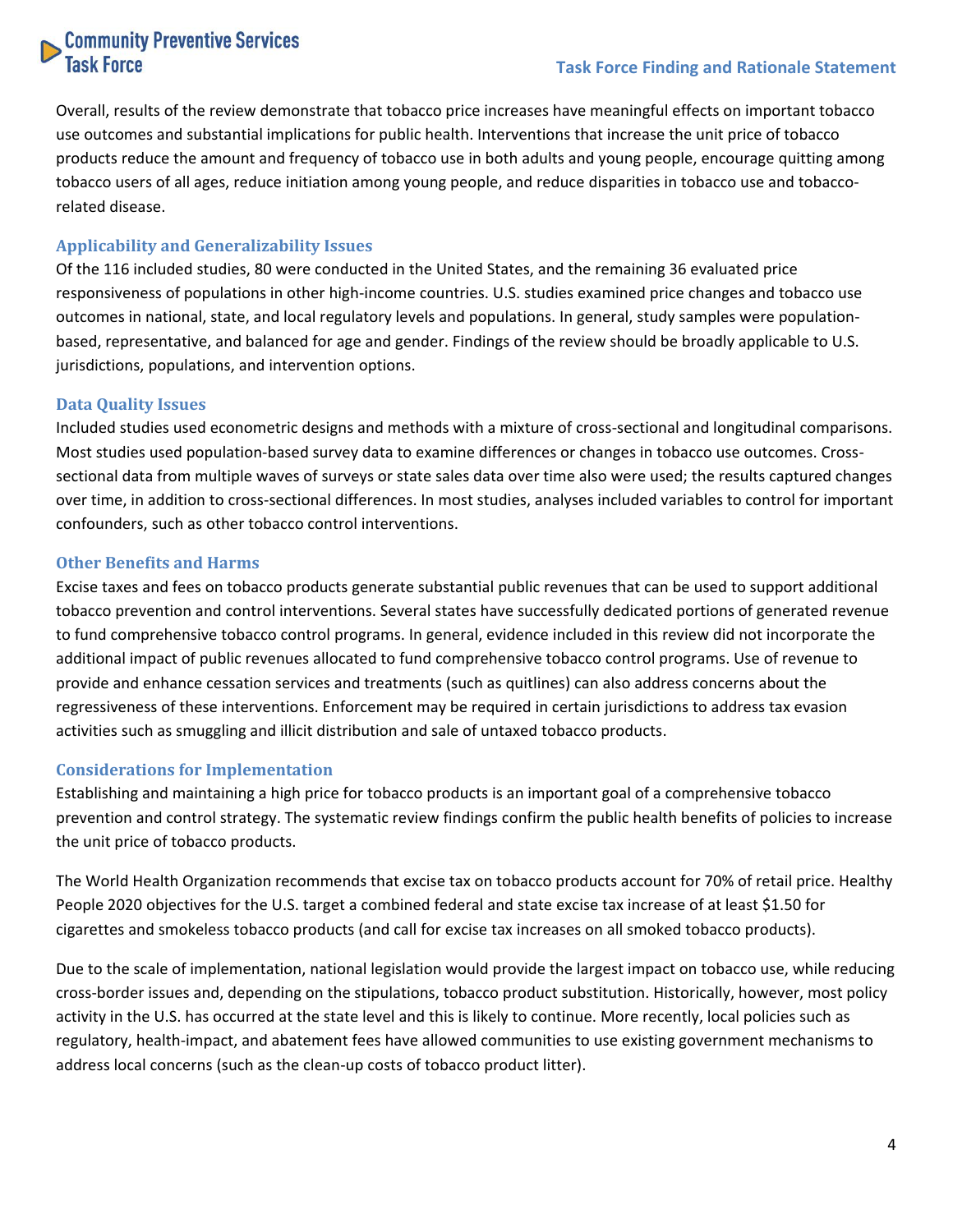# **Community Preventive Services**<br>Task Force

### **Task Force Finding and Rationale Statement**

A number of barriers to implementation were identified in the review. City and local policies may be blocked by state preemption legislation. Although political opposition to excise tax or fee increases should be anticipated, surveys typically show widespread public support for excise taxes. The published literature includes case-reports of both successful and unsuccessful legislative and ballot initiatives. Successful legislative efforts have typically required coalitions organized around both public health and revenue objectives. Incorporating dedicated funding for tobacco prevention and control, especially services and support for tobacco users interested in quitting, will increase the appeal of policy proposals and address concerns centered on use of revenues.

Political deliberations on price interventions typically result in substantial media coverage, providing opportunities for public health organizations and healthcare providers to convey basic health information about tobacco use and the benefits of quitting. Policy adoption should be followed by expansion and promotion of available cessation services to support tobacco users interested in quitting and motivated to act by the impending change in product price.

Interventions that increase the price for tobacco products will change tobacco use behaviors in directions that should be anticipated. Tax and fee increases will likely stimulate some price avoidance behaviors. Individual activities such as crossborder purchases may reduce, but will not eliminate, the overall impact of price increases. Revenue-sharing agreements with tribes to include state or local excise taxes and fees on tobacco products sold in tribal outlets can protect the public health benefits of state and local price policies. Policies that treat tobacco products differently may increase substitution of tobacco products (for example tobacco users switching from cigarettes to lower-priced cigars or roll-your-own tobacco).

#### <span id="page-4-0"></span>**Economic Evidence**

Evidence from the eight studies included in the economic review found that interventions that increase the unit price of tobacco products generate substantial healthcare cost savings and can generate additional savings in the form of productivity losses averted.

Studies were identified in a systematic review of the economic literature (search period: January 2000-July 2012). Seven studies used simulations to estimate the changes in healthcare costs due to an increase in the price of tobacco products, and three also considered averted productivity losses. Monetary values given here are in 2011 U.S. dollars.

The models used elasticities of demand for tobacco products that were either drawn from the literature or estimated using individual-level data, and were comparable in magnitude to elasticities found in the effectiveness review. Other model inputs varied across studies, with the greatest variation coming from measures of healthcare costs attributable to smoking.

Included studies examined the effects of price increases in the U.S. (4 studies), European countries (3 studies), and all high-income countries together (1 study). The sources of savings depended on whether authors adopted a societal perspective or a government perspective (the societal perspective provides a more complete accounting of total healthcare savings). The estimates of annual healthcare and productivity savings per capita for a 20% price increase spanned a wide range (-\$0.14 to \$91.02), with parameter choices driving much of the variation. The median annual savings per capita from a societal perspective was \$30.17. The U.S. studies found higher healthcare cost savings than the others, and did so using generally reasonable assumptions about model parameters. The mean savings estimate from U.S. studies was \$73.00 per person per year.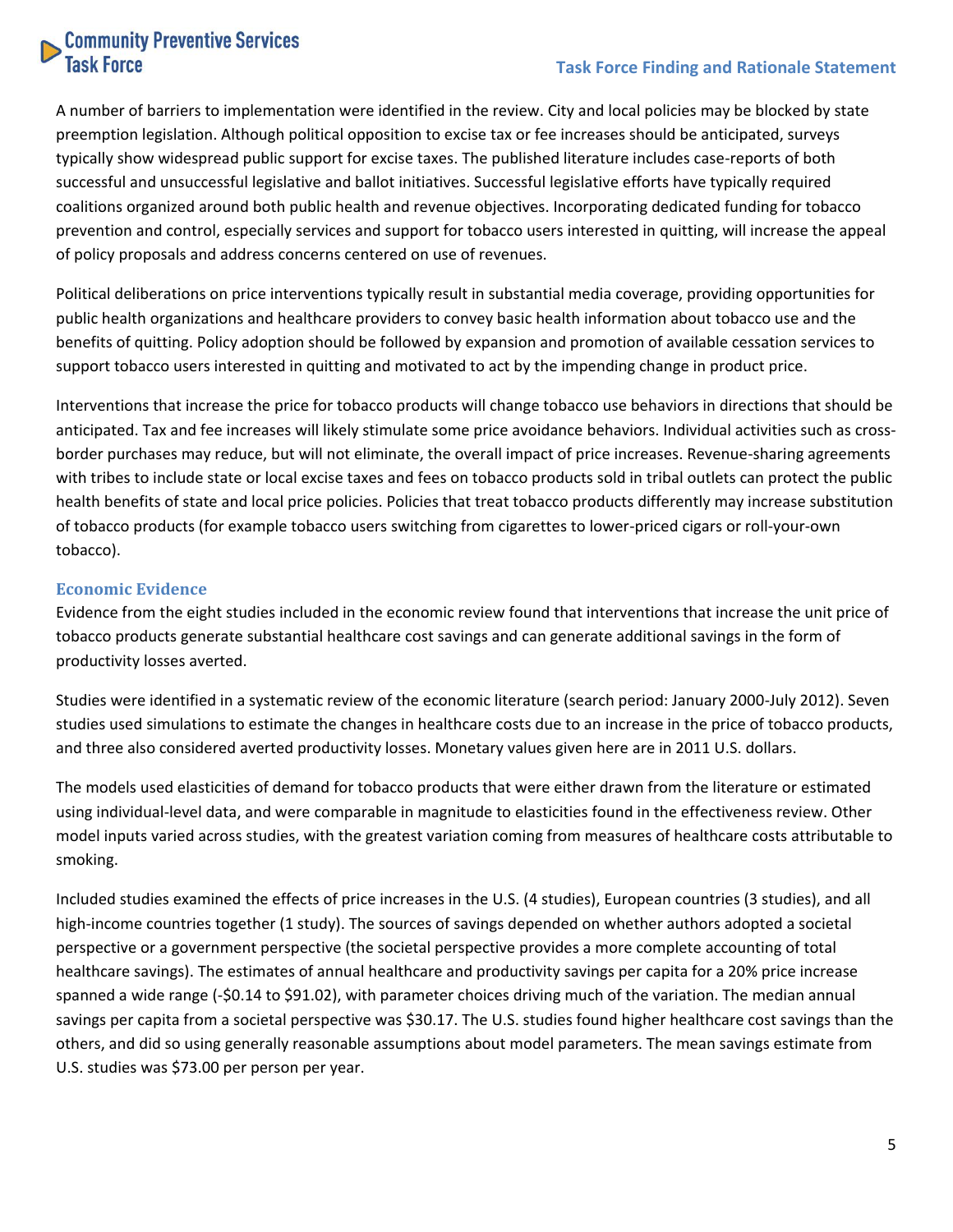# **Community Preventive Services**<br>Task Force

## **Task Force Finding and Rationale Statement**

A study conducted by the Congressional Budget Office (2012) from the U.S. government perspective, which controlled for several important confounders, found that although healthcare costs for Medicare would increase over the long term (through 2085), the increase constituted only 0.07 percent of net program spending and was far outweighed by the increased revenue collected from the excise tax. Long-term spending on Medicaid would be reduced by the intervention.

Three studies examined the effect of tobacco price increases on productivity, and all found the intervention reduced productivity losses.

Only two studies provided economic summary measures, and the costs provided were either estimates of healthcare spending attributable to increased longevity or assumed (rather than measured) implementation costs. The first study estimated \$3271/quality-adjusted life year (QALY) due to increased longevity and the second estimated \$83- \$2771/disability-adjusted life year (DALY) based on an assumption that intervention costs amount to 0.005-0.02% GNP each year. The two were not comparable because they considered different costs and used different units, but even with generous cost assumptions, both measures were far below standard cost-effectiveness thresholds.

Five studies estimated the tax revenue generated by a price increase, and all forecast large revenues. Any longevity costs that arose could be covered by a small fraction of the revenue collected. The IARC 2011 review found that employment was minimally affected by tobacco price increase, with either minuscule losses or net gains from the intervention.

In summary, the available economic evidence suggests that across a wide range of reasonable assumptions, interventions that increase the unit price of tobacco products generate significant healthcare cost savings. Although the number of studies evaluating changes in productivity was small, the evidence consistently indicated that price increases also reduce productivity losses.

#### <span id="page-5-0"></span>**Evidence Gaps**

Evidence from this systematic review shows that tobacco price increases generate meaningful reductions in tobacco use with substantial implications for public health.

Additional research could add to the small body of evidence evaluating differences in price responsiveness by race and ethnicity. Although some studies examined price responsiveness of smokeless tobacco products, more data are needed to determine the effect of tobacco unit price increases on tobacco products other than cigarettes. Studies could examine the effects of differential price, tax, and fee environments on use of different tobacco products, which could inform future policy efforts. Additional studies and case reports of local policies to establish excise taxes and fees would provide evidence on effectiveness and identify barriers to local implementation. Finally, additional interventions with the potential to influence tobacco product prices such as minimum price laws, coupon and voucher restrictions, and restrictions on price discount programs should be considered for implementation and evaluation research.

Both effectiveness and economic assessments should capture the added impact of tobacco price interventions when revenue is dedicated to support comprehensive tobacco prevention and control programs. Future economic research should expand the small body of evidence capturing changes in productivity attributable to tobacco product price increases. Economic evaluations should also incorporate differential demand elasticity by socio-economic status. Since evidence indicates that low-income smokers have greater elasticity of demand for tobacco products than higher SES smokers, existing models may underestimate the impact of price increases for this group. Finally, more evidence is needed on the cost of policy interventions.